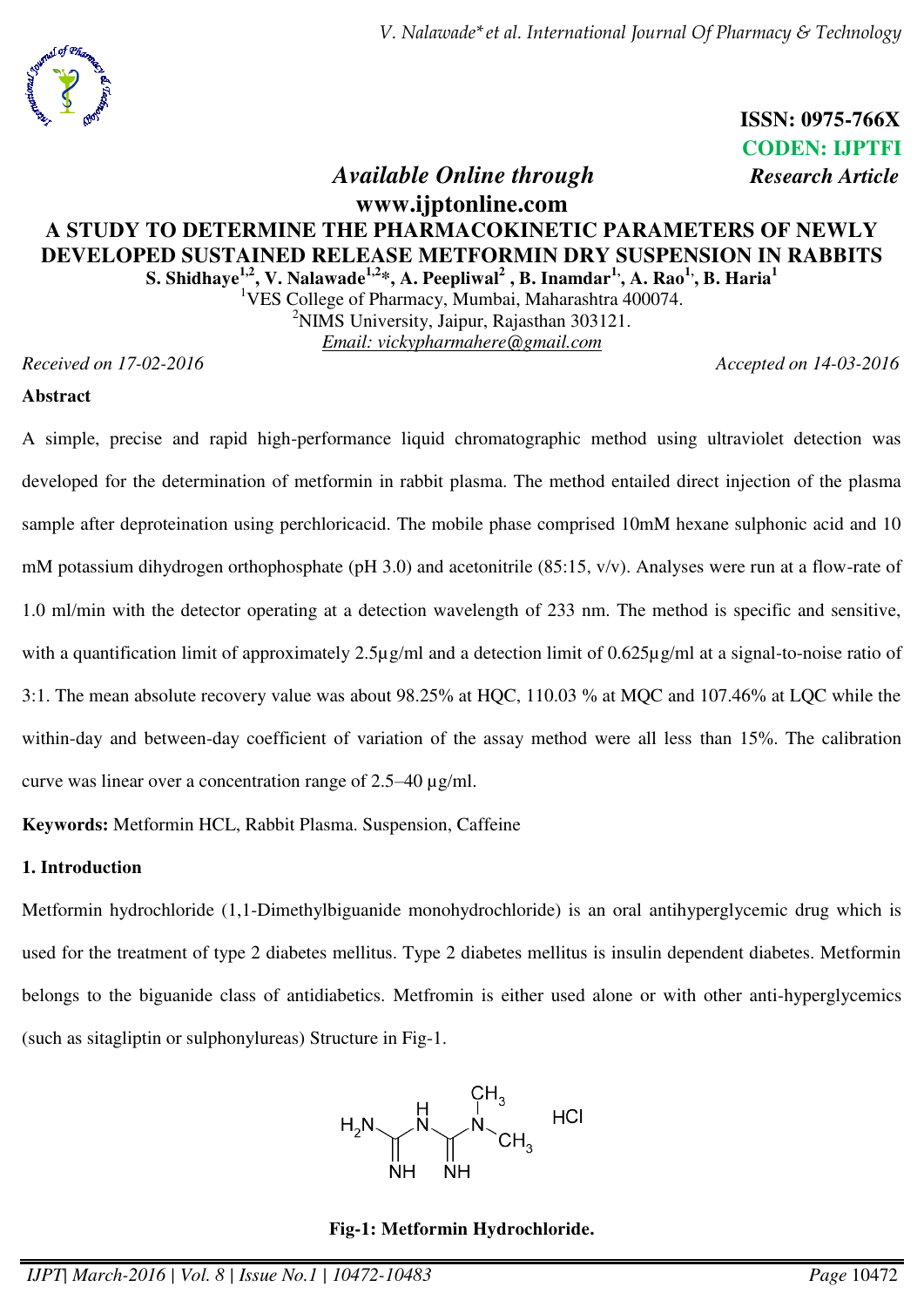*V. Nalawade\*et al. International Journal Of Pharmacy & Technology*  Metformin it exerts its antidiabetic effects primarily by increasing hepatic insulin sensitivity and the resultant suppression of hepatic glucose output<sup>[2]</sup>. It may also modestly enhance glucose uptake in peripheral tissues and increase glucose metabolism in the splanchnic bed.<sup>[3]</sup>

Metformin does not alter location of GLUT4 (the major glucose transporter in skeletal muscle), they enhance GLUT1 transport from intracellular site to plasma membrane. The effect thus differs from that of insulin. It does not stimulate pancreatic cells. Metformin do not cause insulin release, presence of some insulin is essential for their actions.<sup>[1]</sup>Potential advantage of metformin weight loss or lack of weight gain.<sup>[4]</sup>

Metformin is a small highly polar molecule ( $pKa = 2.8$ , 11.5, logPoctanol: water = 2.6) which has great solubility in water and poor solubility in lipids so it is not easy to extract it from the aqueous plasma matrix [5,6]. Several analytical methods based on HPLC were reported for the determination of metformin hydrochloride in plasma and urine of human.

Some of these reported methods use gradient mobile phases and solid phase extraction technique which is tedious. Other methods use large quantities of acetonitrile which a costly solvent and others do not internal standard which is very important. So there was a need to develop a method for the determination of metformin from rabbit plasma by using HPLC-UV which is sensitive, specific, fast and economical. The sample preparation method is a single step protein precipitation method hence it is faster and less cumbersome. [7-12]

Caffeine was used as a internal standard in this study. The main reason for using caffeine was its easy availability and that it is cheap. So the method becomes more cost effective.

## **2. Materials and Methods**

Metformin hydrochoride was procured from Aarti Drugs Ltd, Mumbai, India, as a gift sample. Caffeine was used as an internal standard and was purchased from Loba Chemie Pvt Ltd. Analytical grade Hexane Sulphonic acid, Potassium Dihydrogen phosphate, Perchloric acid, Orthophosphoric acid was purchased from Loba Chemie Pvt Ltd. HPLC grade Acetonitrile and Water was purchased from Loba Chemie Pvt Ltd .

HPLC C18 column HiQSil Advance (4.6 mm x 250 mm, 5um diameter) was purchased from Anatek Services Mumbai. The instrument used was SHIMADZU LC 2010, with a quaternary pump and auto sampler and UV detector(operated at 233.2 nm). The column used was C18 HiQsil Advance (4.6 mm x 250 mm, 5um diameter). The temperature of the column was maintained at 40ºC throughout the analysis. Auto sampler temperature was maintained at 15ºC.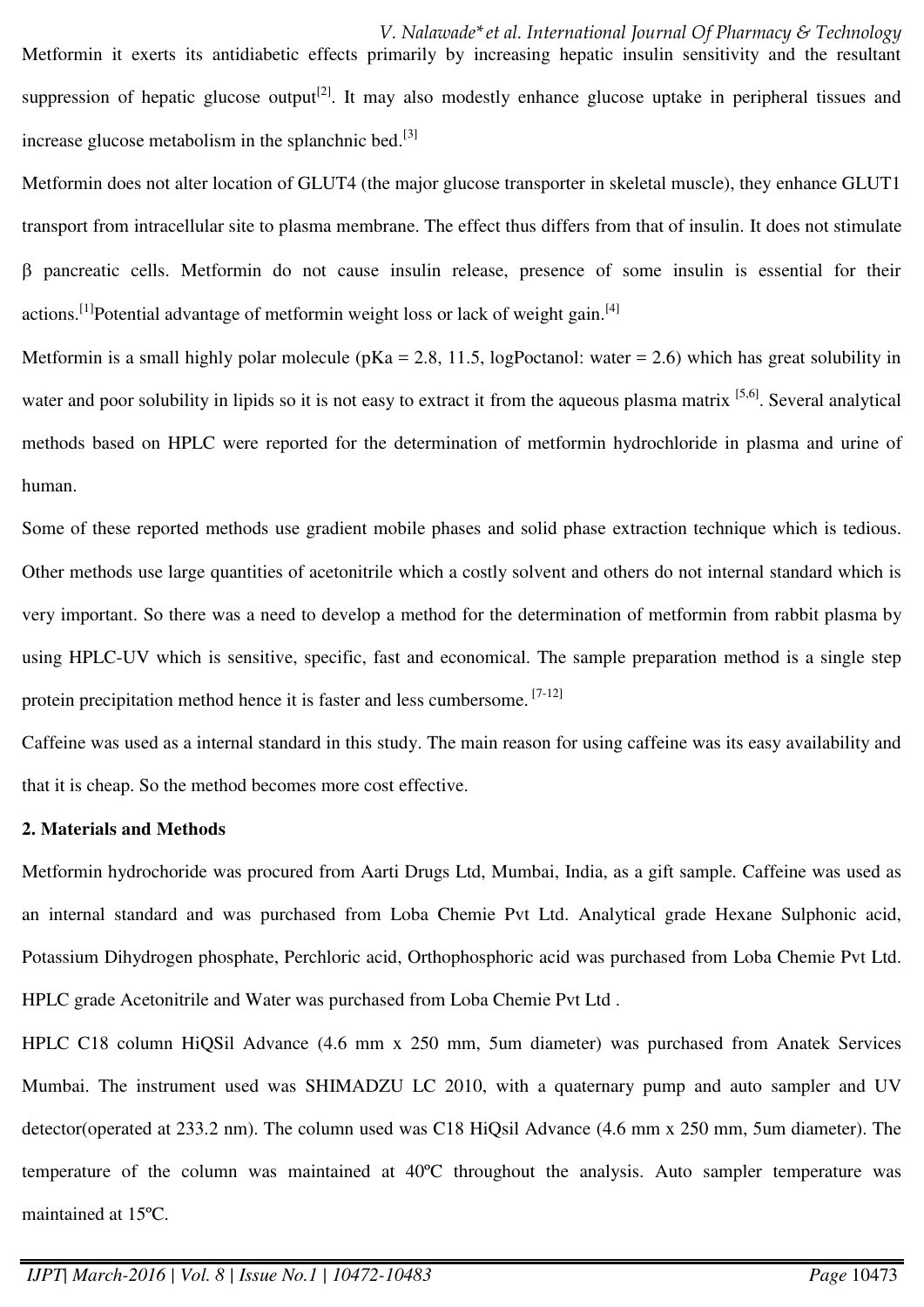### **2.1 Preparation of Mobile Phase**

**2.1.1 Solution A:** 10mM Hexane Sulphonic Acid and 10mM Potassium Dihydrogen Phosphate Solution (pH 3.0  $\pm$ 0.05).Approximately 2851mg of Hexane Sulphonic Acid and 4510 mg of Potassium Dihydrogen Phosphate into 1000 mL volumetric flask was weighed and diluted with HPLC-water up to the mark; pH of the solution was adjusted to  $3.0 \pm 0.05$  with Orthophosphoric Acid.It was then filtered through a 0.2  $\mu$  nylon filter paper. The solution is then sonicated in an ultrasonicator for 5 to 10 minutes.

### **2.1.2 Solution B**

Acetonitrile HPLC grade

The mobile phase consisting of 85% Solution A and 15% Solution B was pumped in to the system at a flow rate of 1 ml/min. Peak area was measured and was used for quantitative estimation.

### **2.1.3 Dilution Solution**

A mixture of Acetonitrile (HPLC grade) and HPLC- water in the volume ratio of 50:50 v/v, was prepared as dilution solution. The solution was sonicated in an ultrasonicator for 5 to 10 minutes.

### **2.2 Preparation of Stock Solution**

## **2.2.1 Preparation of Metformin HCl Stock Solution**

About 10 mg of Metformin HCl reference standard was weighed and transferred to 10 mL volumetric flask. It was dissolved in HPLC grade Water and volume was made up with the same to produce approximately of 1000  $\mu$ g/mL concentration of Metformin HCl. The stock solution of metformin HCl was diluted to give the calibration standards of 2.5, 5, 10, 20, 40 µg/ml. The quality control standards were independently prepared at concentration of 8, 16 and  $32\mu$ g/ml.

## **2.2.2Preparation of Caffeine Stock Solution**

About 10 mg of caffeine reference standard was weighed and transferred to a 10 mL volumetric flask. It was dissolved in HPLC grade methanol and the volume was made up with the same to produce approximately 1000 µg/mL of Caffeine. The stock dilution of Caffeine of concentration 250µg/mL was prepared in Dilution Solution [mixture of HPLC water: Acetonitrile (50:50) v/v] for preparation of internal standard and stored in refrigerator

## **2.3 Sample Preparation**

The plasma samples were prepared as per the required concentration. 50  $\mu$ L of caffeine solution which is a Internal standard dilution was added to eppendorf tube except in blank. The sample 380  $\mu$ L was pipetted into test tube and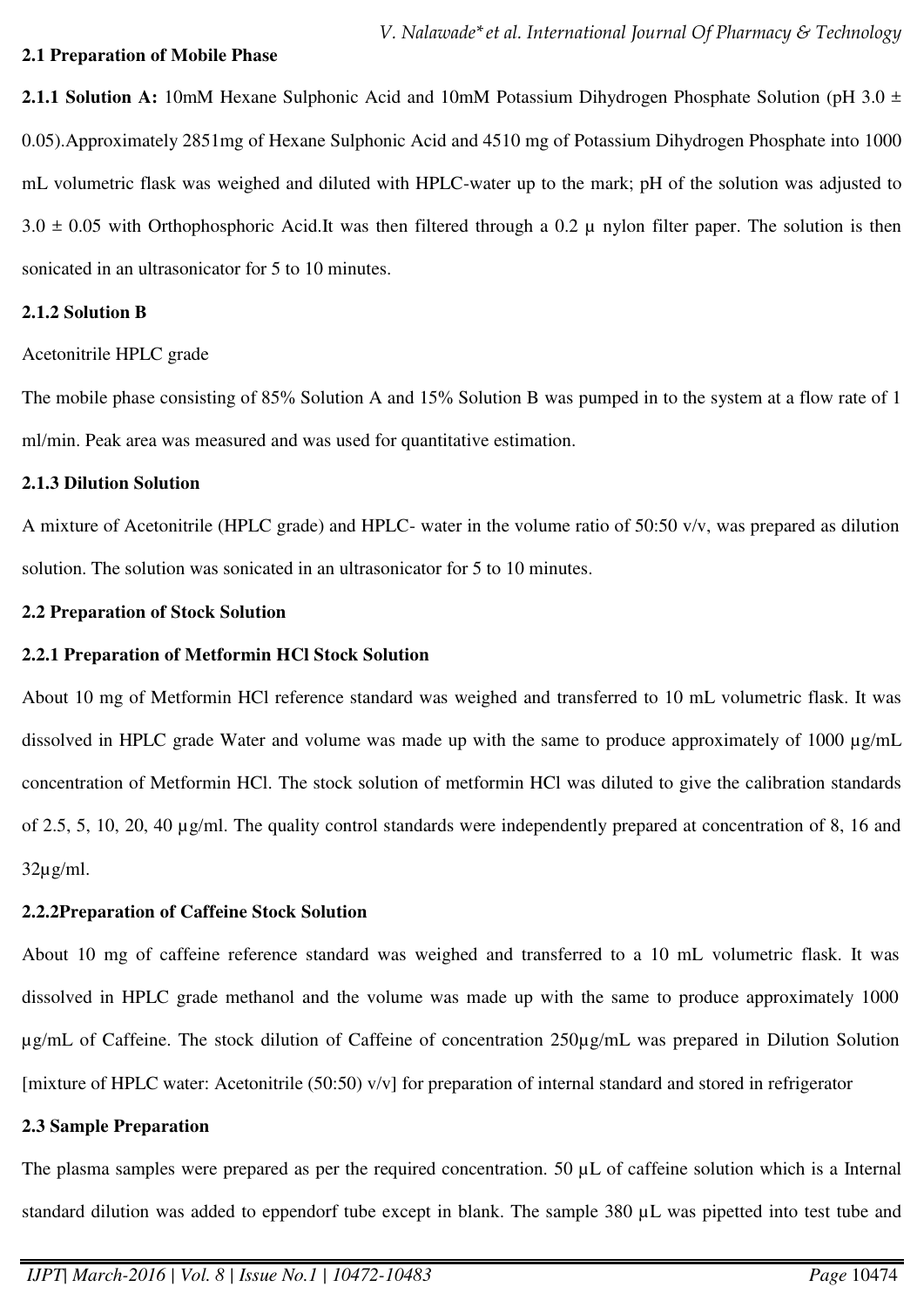*V. Nalawade\*et al. International Journal Of Pharmacy & Technology*  vortexed, followed by addition of 40µL of perchloric acid and vortex again. The samples were the centrifuged at 10000 rpm for 5 minutes. The supernatant was filled into vials. Samples were analyzed on HPLC-UV.

## **3. Validation**

# **3.1 Linearity**

A linearity consisted of one processed Blank matrix, One processed Blank matrix with internal standard. Spiked calibration standards from 2.5 to 40 µg/ml linearity were performed in triplicate.

## **3.2 Precision and Accuracy**

Precision and accuracy batch consisted of three low quality control samples (approximately 3 times of the LQC), three middle quality control samples (MQC,  $\sim$ Middle of Range) three high quality control samples (HQC,  $\sim$  70 to 85% of ULOQ).

## **3.3 Recovery Studies**

Standard calibration curve were constructed by spiking drug free pooled plasma with known amount of metformin in the concentration range of 2.5µg/ml to 40µg/ml. These plasma standards were also used to determine the within day and between day precision and accuracy (n=3). In addition absolute recovery (n-=3) was estimated by comparison with unextracted sample by extracting matrix blank and fortified with the analytes and IS dilutions after extraction, representing a 100 % extraction of QC samples at low, middle and high concentration for analyte and middle concentration for IS. Inject and analyze three sets at each level.

# **3.4 Freeze Thaw Stability**

Three sets of quality control samples (LOC, MOC and HOC) from freezer after at least 24 hours of freezing were withdrawn and thawed at room temperature. When completely thawed the samples were again refreezed. After minimum of 12 hours, these samples were again withdrawn and thawed at room temperature. When these samples were completely thawed they were again refreezed. On the day of stability evaluation (after a minimum of 12 hours), samples were withdrawn and thawed the samples completely at room temperature. All the quality control samples were processed as per the extraction process and analysed.

# **3.5 Post preparative Stability (Autosampler Stability)**

Three sets of LQC, MQC and HQC and process as per extraction procedure, to facilitate injection at proposed stability period were withdrawn. The processed samples were kept in autosampler. Autosampler stability duration as the time of injection of first QC less the time of placing in autosampler was calculated.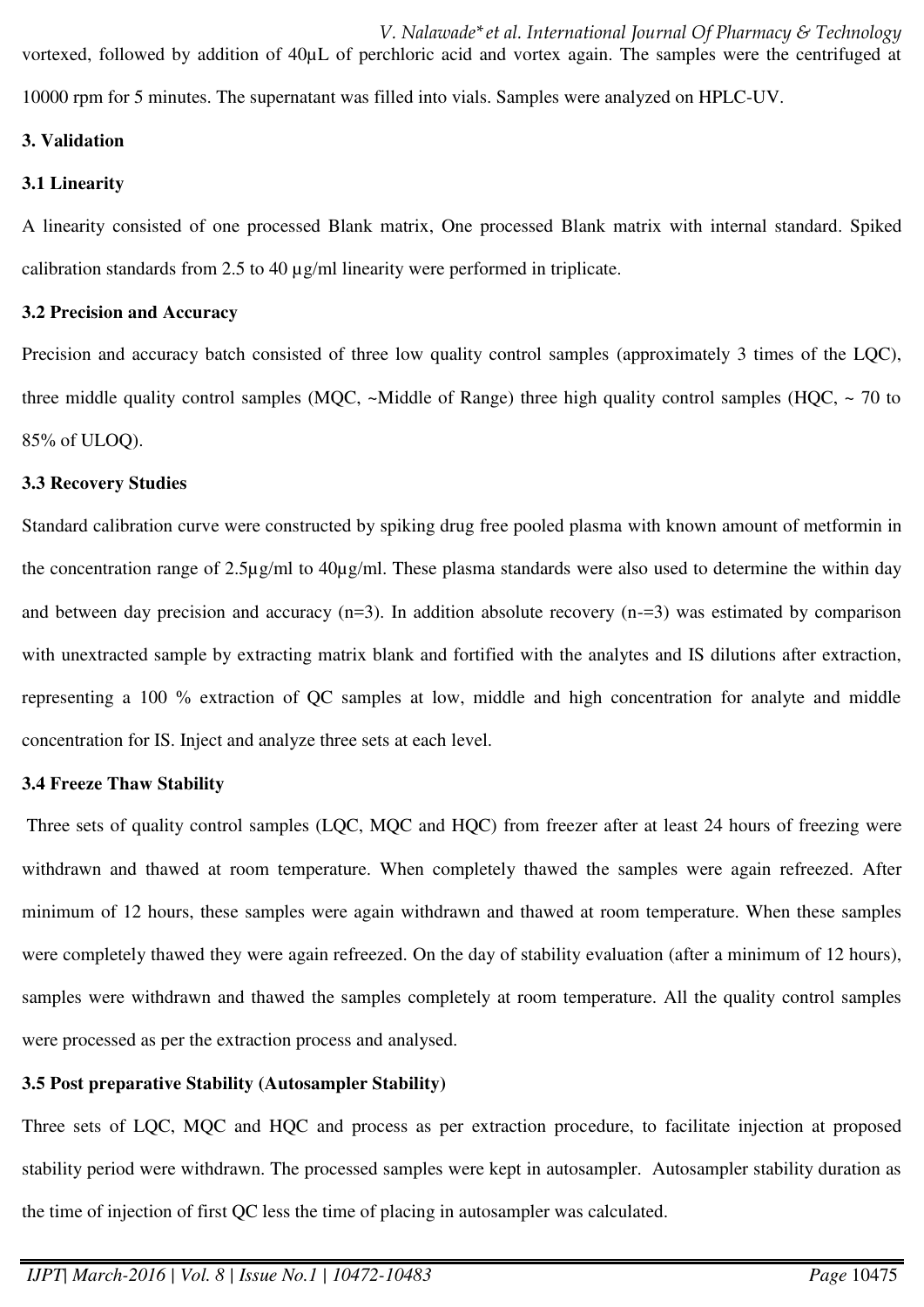#### **4. Animal Study**

Animal Study was carried protocol approved by the ethic committee (protocol number). The plasma samples from animal studies were analyzed using the developed bioanalytical method on HPLC.

All the pharmacokinetic calculations were carried out. Pharmacokinetic parameters for metformin hydrochloride, following oral administration, were determined from the plasma concentration time data. The maximum plasma concentration (Cmax) and the corresponding time (tmax) were obtained directly from the individual plasma concentration time data. The area under the plasma concentration time curve (AUC) were estimated by linear trapezoidal rule and extrapolated to infinity using standard techniques.

#### **5. Result and Discussion**

#### **5.1 Chromatogram**

Chromatogram of drug free plasma samples and spiked calibration samples, Spiked Quality Control samples and post dosing the rabbits are shown in fig A, B and C respectively. From the chromatograms it is understood that the method is selective for Metformin and internal Standard as no endogenous interfering peak of plasma is observed at the retention time of Metformin and Internal Standard.Fig-2, Fig-3, Fig 4.







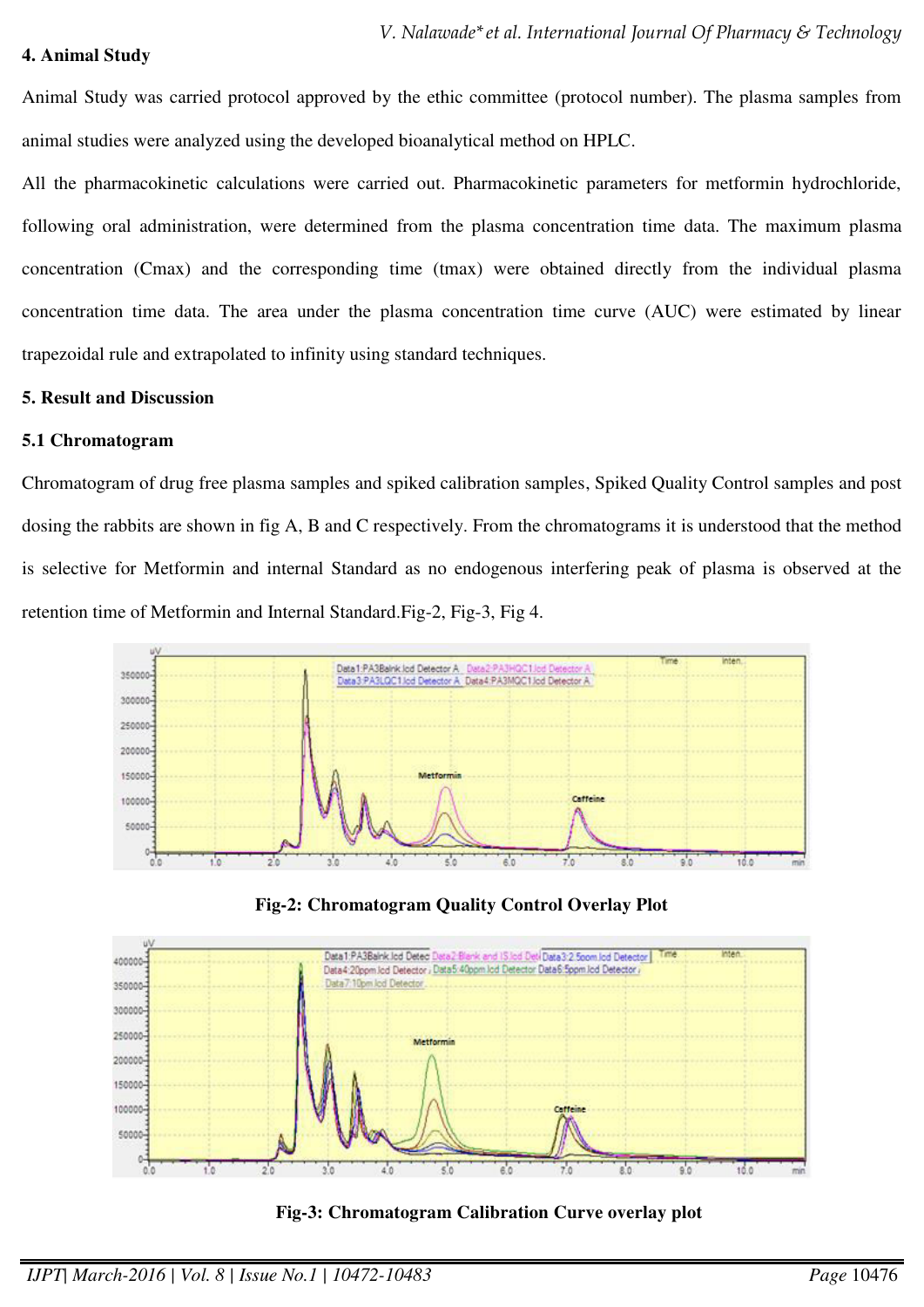

*V. Nalawade\*et al. International Journal Of Pharmacy & Technology* 

**Fig-4: Overlay Cromatograms obtained from plasma drug analysis at the end of 0.5 hrs, 1 hr, 2 hrs, 4 hrs, 5.5 hrs and 7 hrs.** 

## **5.2 Validation**

## **5.2.1 Linearity:**

The calibration curve was found to be linear in the range of 2.5µg/ml to 40µg/ml. The %CV at each concentration level was found to be less then 9.We would like to claim that the method can detect concentration as low as 0.625µg/ml but was found not to be quantitative in reproducible manner although linearity was found acceptable but it was not found homoscedasticity.The other details are mentioned in the Table-1 and Fig-5.

**Table-1: Concentration-response Data for Linearity.** 

|                  | <b>Concentration-response Data for Linearity</b> |             |                  |                               |             |        |                  |          |
|------------------|--------------------------------------------------|-------------|------------------|-------------------------------|-------------|--------|------------------|----------|
| CC ID#           | <b>STDA</b>                                      | <b>STDB</b> | STD <sub>C</sub> | <b>STDD</b>                   | <b>STDE</b> | Slope  | <b>Intercept</b> | R-Square |
|                  |                                                  |             |                  | Nominal Concentration (μg/ml) |             |        |                  |          |
|                  | 2.5                                              | 5           | 10               | 20                            | 40          |        |                  |          |
| <b>CC 01</b>     | 1.94                                             | 4.95        | 10.56            | 20.29                         | 39.75       | 0.608  | 0.0485           | 0.9992   |
| CC <sub>02</sub> | 2.45                                             | 5.39        | 10.18            | 19.17                         | 40.34       | 0.0586 | $-0.0995$        | 0.9989   |
| CC <sub>03</sub> | 2.71                                             | 4.74        | 9.20             | 21.24                         | 39.59       | 0.0522 | 0.0132           | 0.9974   |
| <b>Mean</b>      | 2.58                                             | 5.07        | 9.69             | 20.20                         | 39.97       |        |                  |          |
| $S.D (+/-)$      | 0.19                                             | 0.46        | 0.69             | 1.47                          | 0.53        |        |                  |          |
| C.V. (%)         | 7.22                                             | 8.99        | 7.14             | 7.27                          | 1.33        |        |                  |          |
| % Nominal        | 103.06                                           | 101.33      | 96.93            | 101.02                        | 99.91       |        |                  |          |
| N                | 3                                                | 3           | 3                | 3                             | 3           |        |                  |          |



**Fig-5: Representative Linearity Batch 1**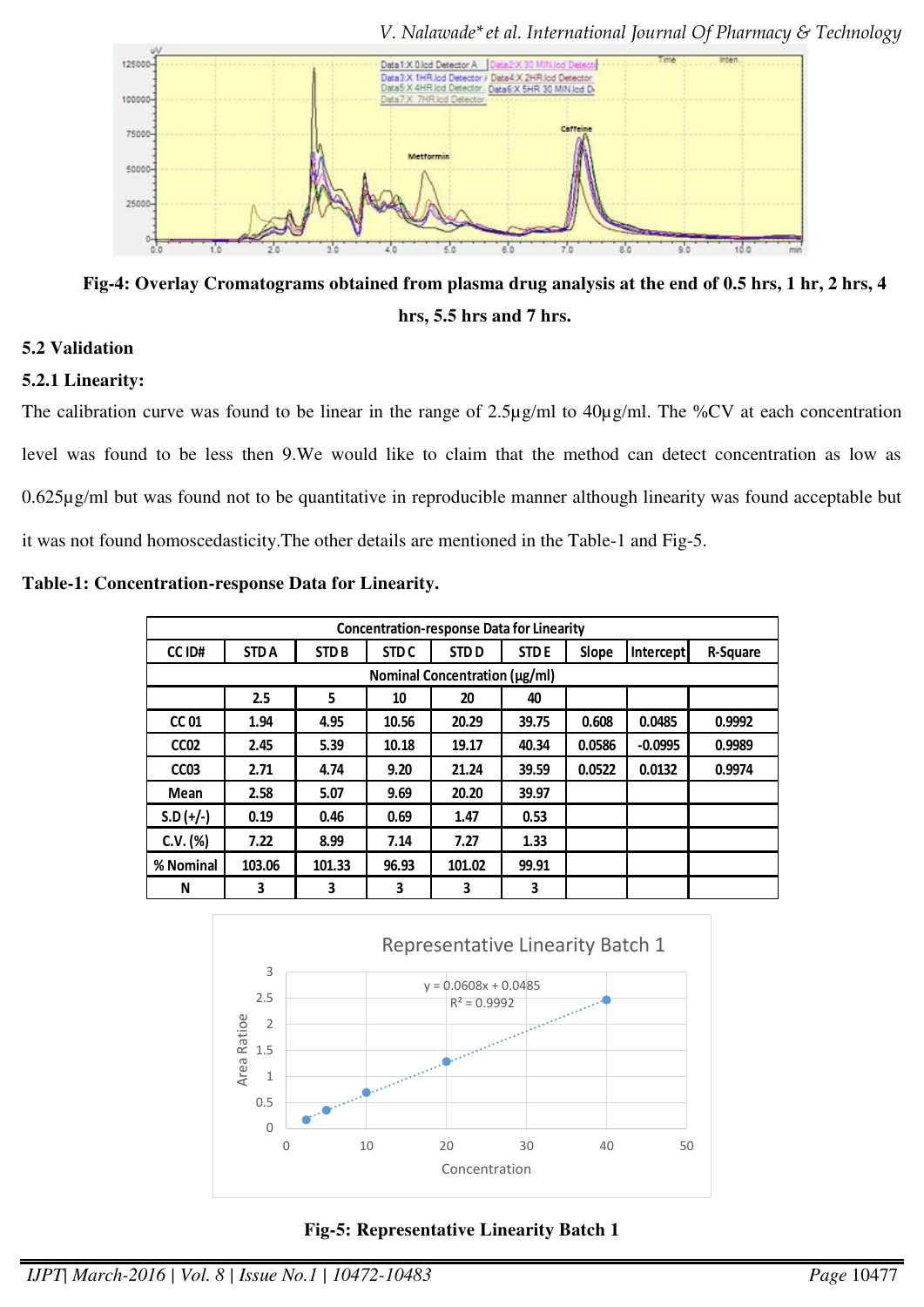## **5.2.2 Precision and Accuracy**

The method was found to be Precise and accurate. %CV and Mean for within batch precision and accuracy, Intraday precision, Between Batch/Inter day Precision was found to be less 15 % respectively. The data obtained is presented in the given Table-2, 3, 4, 5, 6.

**Table-2: Within Batch Precision and Accuracy for Metformin Hydrochloride for Batch-1.** 

| <b>Within Batch Precision and Accuracy for</b> |                      |            |            |  |
|------------------------------------------------|----------------------|------------|------------|--|
|                                                | <b>Metformin HCI</b> |            |            |  |
|                                                | <b>HQC</b>           | <b>MQC</b> | <b>LQC</b> |  |
| <b>PA 1.1</b>                                  | 29.59                | 15.40      | 9.32       |  |
| <b>PA 1.2</b>                                  | 30.34                | 12.53      | 7.86       |  |
| <b>PA 1.3</b>                                  | 28.11                | 13.11      | 7.90       |  |
| <b>MEAN</b>                                    | 29.35                | 13.68      | 8.36       |  |
| <b>SD</b>                                      | 1.14                 | 1.52       | 0.83       |  |
| <b>RSD</b>                                     | 3.88                 | 11.12      | 9.95       |  |
| %Nominal                                       | 91.70                | 85.50      | 104.48     |  |
|                                                | 3                    |            | З          |  |

**Table-3: Within Batch Precision and Accuracy for Metformin Hydrochloride for Batch-2.** 

| <b>Within Batch Precision and Accuracy for</b><br><b>Metformin HCI</b> |            |            |            |  |
|------------------------------------------------------------------------|------------|------------|------------|--|
|                                                                        | <b>HQC</b> | <b>MQC</b> | <b>LQC</b> |  |
| <b>PA 2.1</b>                                                          | 31.10      | 13.02      | 8.12       |  |
| <b>PA 2.2</b>                                                          | 30.57      | 15.06      | 6.95       |  |
| <b>PA 2.3</b>                                                          | 27.30      | 14.65      | 6.24       |  |
| <b>MEAN</b>                                                            | 29.66      | 14.25      | 7.10       |  |
| SD                                                                     | 2.06       | 1.08       | 0.95       |  |
| <b>RSD</b>                                                             | 6.95       | 7.57       | 13.35      |  |
| %Nominal                                                               | 92.68      | 89.03      | 88.80      |  |
| N                                                                      | 3          | 3          | 3          |  |

**Table-4: Within Batch Precision and Accuracy for Metformin Hydrochloride for Batch-3.** 

| <b>Within Batch Precision and Accuracy for</b> |                      |       |       |  |
|------------------------------------------------|----------------------|-------|-------|--|
|                                                | <b>Metformin HCI</b> |       |       |  |
|                                                | HQC                  | MQC   | LQC   |  |
| <b>PA 3.1</b>                                  | 30.07                | 14.30 | 7.47  |  |
| <b>PA 3.2</b>                                  | 28.06                | 14.83 | 6.44  |  |
| <b>PA 3.3</b>                                  | 30.17                | 14.20 | 6.71  |  |
| <b>MEAN</b>                                    | 29.43                | 14.45 | 6.87  |  |
| SD                                             | 1.19                 | 0.34  | 0.53  |  |
| <b>RSD</b>                                     | 4.06                 | 2.34  | 7.78  |  |
| %Nominal                                       | 91.98                | 90.29 | 85.93 |  |
| N                                              | З                    | З     | ร     |  |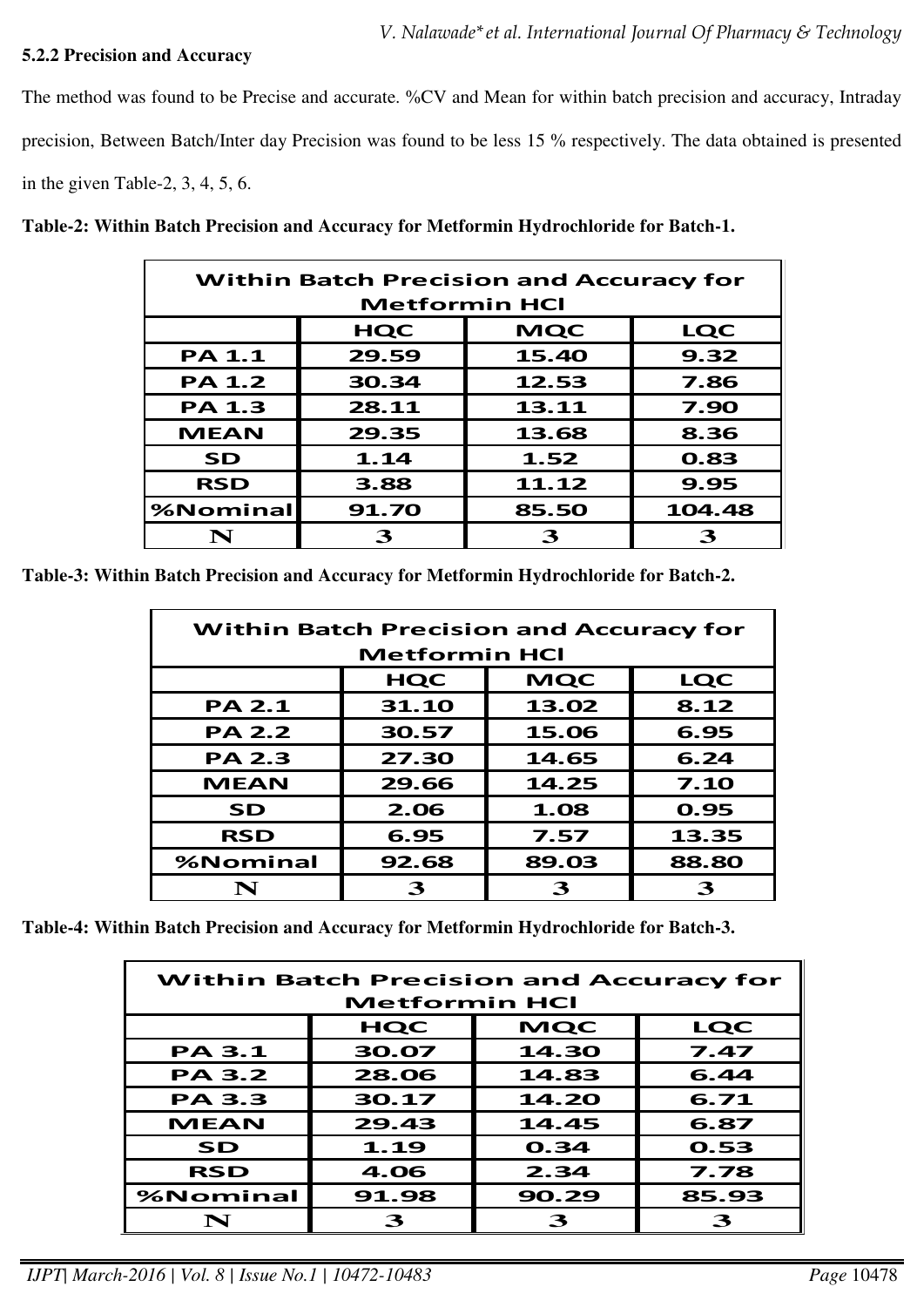**Table-5: Intraday Precision and Accuracy.** 

|               | <b>Intra day Precision and Accuracy</b> |       |       |  |  |
|---------------|-----------------------------------------|-------|-------|--|--|
|               | HQC                                     | MQC   | LQC   |  |  |
| <b>PA 2.1</b> | 31.10                                   | 13.02 | 8.12  |  |  |
| <b>PA 2.2</b> | 30.57                                   | 15.06 | 6.95  |  |  |
| <b>PA 2.3</b> | 27.30                                   | 14.65 | 6.24  |  |  |
| <b>PA 3.1</b> | 30.07                                   | 14.30 | 7.47  |  |  |
| <b>PA 3.2</b> | 28.06                                   | 14.83 | 6.44  |  |  |
| <b>PA 3.3</b> | 30.17                                   | 14.20 | 6.71  |  |  |
| <b>MEAN</b>   | 29.55                                   | 14.35 | 6.99  |  |  |
| SD            | 1.51                                    | 0.72  | 0.70  |  |  |
| <b>RSD</b>    | 5.11                                    | 5.04  | 10.02 |  |  |
| %Nominal      | 92.33                                   | 89.66 | 87.36 |  |  |
| N             | 6                                       | 6     | 6     |  |  |

**Table-6: Between batch/Inter day Precision and Accuracy.**

| <b>Between batch/Interday Precision and</b><br><b>Accuracy</b> |                                        |           |          |  |  |  |
|----------------------------------------------------------------|----------------------------------------|-----------|----------|--|--|--|
|                                                                | <b>MQC</b><br><b>LQC</b><br><b>HQC</b> |           |          |  |  |  |
| <b>PA 1.1</b>                                                  | 29.587785                              | 15.403262 | 9.318321 |  |  |  |
| <b>PA 1.2</b>                                                  | 30.343426                              | 12.525617 | 7.859503 |  |  |  |
| <b>PA 1.3</b>                                                  | 28.105204                              | 13.111191 | 7.897801 |  |  |  |
| <b>PA 2.1</b>                                                  | 31.099622                              | 13.024491 | 8.119826 |  |  |  |
| <b>PA 2.2</b>                                                  | 30.57421                               | 15.06475  | 6.949965 |  |  |  |
| <b>PA 2.3</b>                                                  | 27.298187                              | 14.646739 | 6.241955 |  |  |  |
| <b>PA 3.1</b>                                                  | 30.070392                              | 14.304625 | 7.472041 |  |  |  |
| <b>PA 3.2</b>                                                  | 28.055847                              | 14.831903 | 6.441097 |  |  |  |
| <b>PA 3.3</b>                                                  | 30.174229                              | 14.203034 | 6.709149 |  |  |  |
| <b>MEAN</b>                                                    | 29.478767                              | 14.123957 | 7.445517 |  |  |  |
| <b>SD</b>                                                      | 1.3269646                              | 1.0077392 | 0.973651 |  |  |  |
| <b>RSD</b>                                                     | 4.5014251                              | 7.1349638 | 13.07701 |  |  |  |
| %Nominal                                                       | 92.121147                              | 88.274731 | 93.06897 |  |  |  |
| N                                                              | 9                                      | 9         | 9        |  |  |  |

# **5.2.3 Recovery Studies**

The recovery studies we can claim that the recoveries were acceptable at each MCQ level. The data is mentioned in

following table-7.

**Table-7: Recovery of Metformin HCL from Rabbit plasma.** 

| <b>Recovery of Metformin HCL from Rabbit plasma</b> |                           |                             |                           |                             |                           |                             |
|-----------------------------------------------------|---------------------------|-----------------------------|---------------------------|-----------------------------|---------------------------|-----------------------------|
| <b>Metformin</b><br>Rec                             | <b>Metformin Response</b> |                             | <b>Metformin Response</b> |                             | <b>Metformin Response</b> |                             |
|                                                     | <b>Extracted</b> (<br>HQC | <b>Unextracted</b><br>(HQC) | <b>Extracted</b><br>(MQC) | <b>Unextracted</b><br>(MQC) | <b>Extracted</b><br>(LOC) | <b>Unextracted</b><br>(LOC) |
| $\blacksquare$                                      | 3143400                   | 3127889                     | 1550186                   | 1300992                     | 684052                    | 692611                      |
| $\overline{2}$                                      | 3116304                   | 3247410                     | 1384553                   | 1215457                     | 688856                    | 634978                      |
| $\overline{\mathbf{3}}$                             | 3216304                   | 3243246                     | 1466790                   | 1483811                     | 707591                    | 608554                      |
| <b>Mean</b>                                         | 3158669.33                | 3206181.67                  | 1467176.3<br>3            | 1333420.00                  | 693499.67                 | 645381.00                   |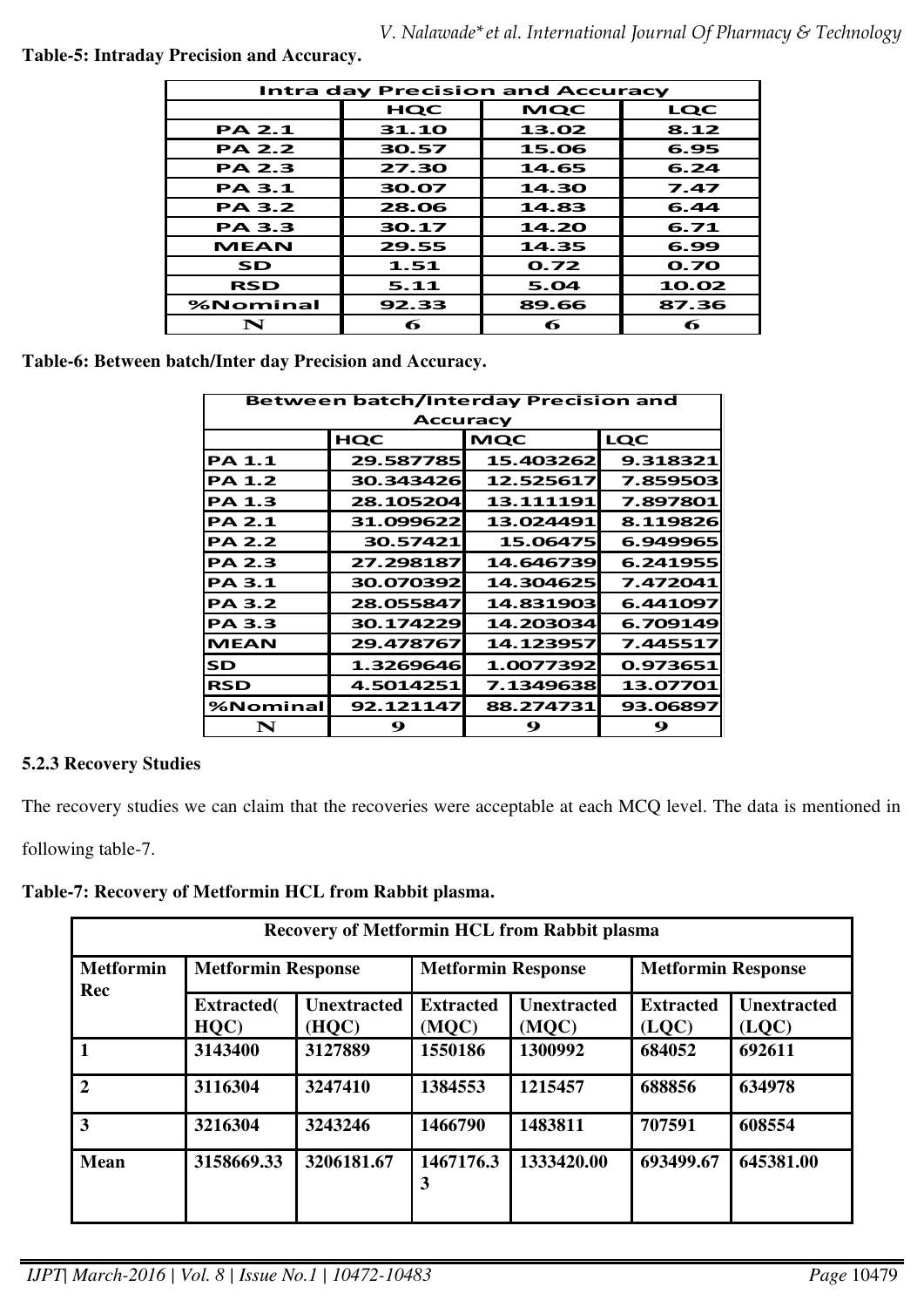| S.D        | 51719.09 | 67835.40 | 82817.18 | 137084.46 | 12437.60     | 42983.27 |
|------------|----------|----------|----------|-----------|--------------|----------|
| $\%$ C.V   | 1.64     | 2.12     | 5.64     | 10.28     | 1.79         | 6.66     |
| N          |          | J        | J        |           | $\mathbf{J}$ |          |
| % Recovery | 98.52    |          | 110.03   |           | 107.46       |          |

*V. Nalawade\*et al. International Journal Of Pharmacy & Technology* 

### **5.2.4 Freeze Thaw stability and Autosampler Stability**

The drug was found to be stable in Freeze Thaw cycles and auto sampler at HQC and LQC level it marginally fails at MQC level but we would like to claim that these are errors due to processing. If the total QC levels are considered the batch can be considered to be passing the criteria. Results are mentioned in Table 8 and Table 9.

#### **Table-8: Freeze Thaw Stability Data.**

|              |                            | <b>Freez Thaw Cycle 3 Stability Data</b> |       |  |  |  |
|--------------|----------------------------|------------------------------------------|-------|--|--|--|
| S.No.        | LQC<br>HQC<br>MOC          |                                          |       |  |  |  |
|              | Concentration $(\mu g/mL)$ |                                          |       |  |  |  |
|              | 32                         | 16                                       | 8     |  |  |  |
| 1            | 28.73                      | 17.27                                    | 7.11  |  |  |  |
| $\mathbf{z}$ | 27.27                      | 15.04                                    | 6.93  |  |  |  |
| 3            | 26.35                      | 12.65                                    | 6.70  |  |  |  |
| Mean         | 27.45                      | 14.99                                    | 6.91  |  |  |  |
| $S.D. (+/-)$ | 1.20                       | 2.31                                     | 0.20  |  |  |  |
| C.V. (%)     | 4.37                       | 15.41                                    | 2.96  |  |  |  |
| % Nominal    | 85.79                      | 93.66                                    | 86.42 |  |  |  |
| N            | 3                          | З                                        | 3     |  |  |  |

**Table-9: Autosampler Stability Data.** 

| <b>Auto Sampler Stability Data</b> |            |            |       |  |  |
|------------------------------------|------------|------------|-------|--|--|
| S.No.                              | <b>HQC</b> | <b>MQC</b> | LQC   |  |  |
|                                    | 32         | 16         | 8     |  |  |
| 1                                  | 28.73      | 17.27      | 5.62  |  |  |
| $\mathbf{z}$                       | 26.44      | 15.04      | 5.79  |  |  |
| 3                                  | 27.27      | 12.65      | 5.69  |  |  |
| Mean                               | 27.48      | 14.99      | 5.70  |  |  |
| $S.D. (+/-)$                       | 1.16       | 2.31       | 0.09  |  |  |
| C.V. (%)                           | 4.22       | 15.41      | 1.53  |  |  |
| % Nominal                          | 85.88      | 93.66      | 94.94 |  |  |
| N                                  | 3          | З          | З     |  |  |

## **6. Animal Study**

All the pharmacokinetic calculations were carried out. Pharmacokinetic parameters for metformin hydrochloride, following oral administration, were determined from the plasma concentration time data. The maximum plasma concentration (Cmax) and the corresponding time (tmax) were obtained directly from the individual plasma concentration time data. The area under the plasma concentration time curve (AUC) were estimated by linear trapezoidal rule and extrapolated to infinity using standard techniques. The plasma drug time profiles of all subjects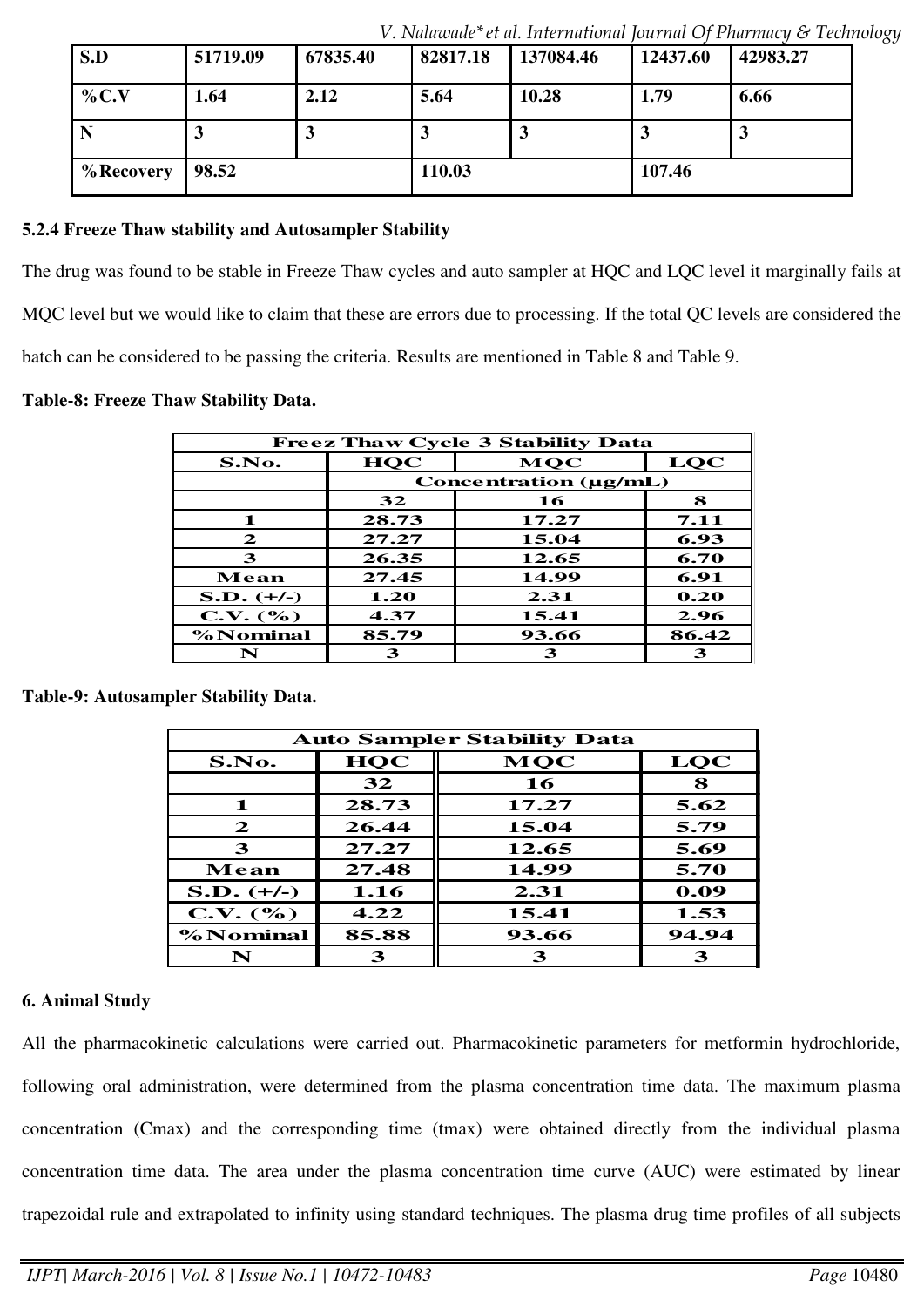*V. Nalawade\*et al. International Journal Of Pharmacy & Technology* 

are as shown in Fig-6. The average plasma drug time profile is shown in Fig-7. Based on log plasma concentration

time profile graph, pharmacokinetic parameters were calculated which were as shown in Table-10.



**Fig-6: Plasma drug profile of Metformin HCl in rabbit (Standard and Test Formulation).** 



**Fig-7: Log plasma concentration time profile.** 

# **Table-10: Pharmacokinetic Parameters.**

| Parameter                                        | <b>Standard</b>      | <b>Test</b>                  |
|--------------------------------------------------|----------------------|------------------------------|
|                                                  |                      |                              |
| <b>T</b> max                                     | <b>30 min</b>        | 2 <sub>hrs</sub>             |
| Cmax                                             | 1.92                 | 8.09                         |
| AUC from 0 to 12 hrs                             | $6.603$ mg/Lhr       | 19.936 mg/Lhr                |
| AUC from 0 to infinity                           | $9.325$ mg/Lhr       | $22.787$ mg/Lhr              |
| <b>Elimination rate constant</b>                 | $0.18077 \; hr^{-1}$ | $0.29493 \,\mathrm{hr}^{-1}$ |
| <b>Elimination half life</b>                     | 3.83448 hrs          | 2.35025 hrs                  |
| <b>Relative Bioavailability from 0 to 12 hrs</b> | 33.12%               | 100%                         |
|                                                  |                      |                              |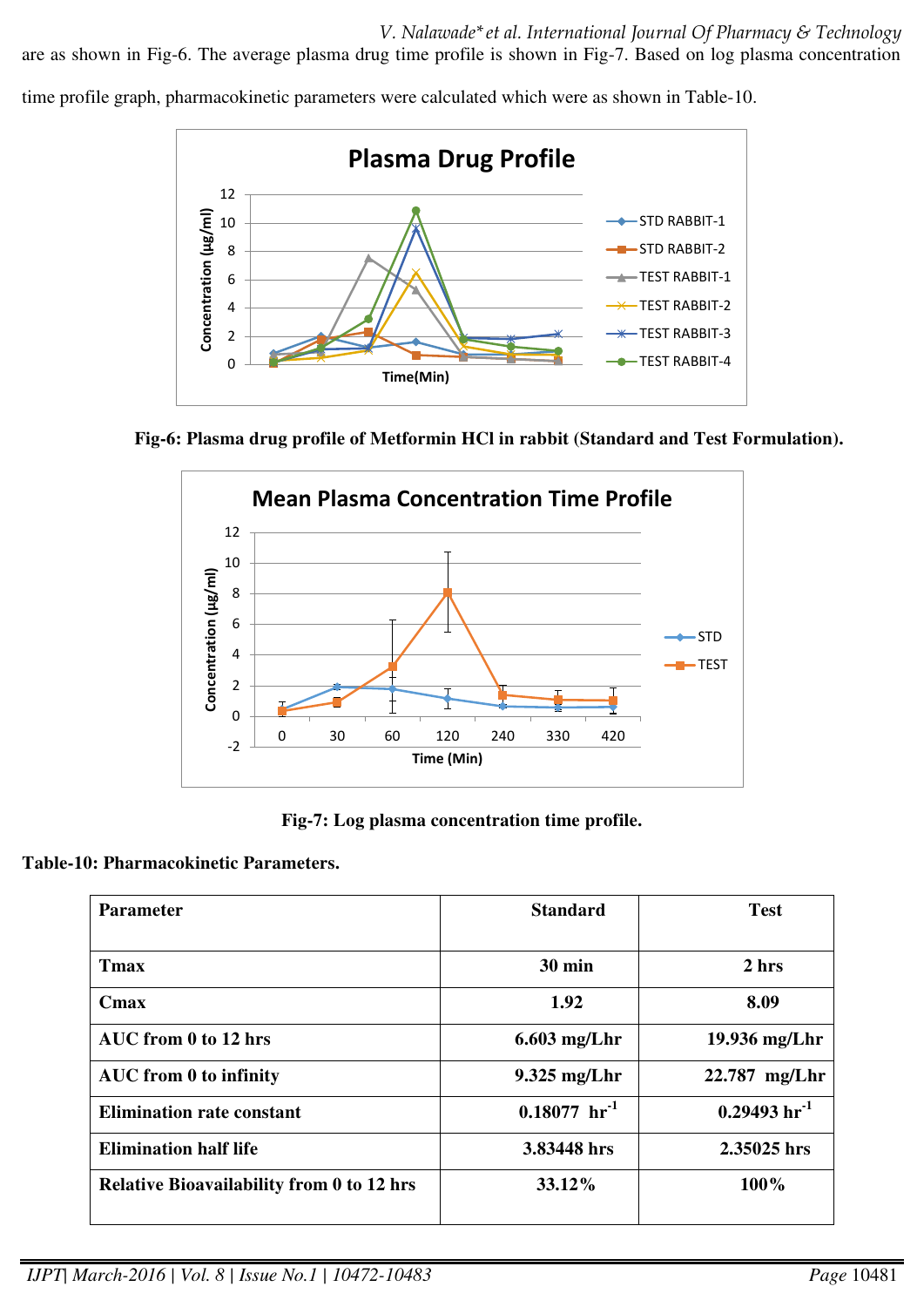#### **7. Conclusion**

We would like to claim that the method developed to estimate metformin using caffeine as internal standard was suitable to analyse the drug concentration from rabbit plasma. The applied method proved that the sustained release suspension was significantly better than the plain drug. Plain drug was used since the sustained released tablet was difficult to ingest in rabbit and sustained release tablet could not be crushed. This formulation is a very good alternative to sustained release tablet.

## **8. Acknowledgement**

The authors are thankful to Mrs. Gayatri Aggarwal, HOD, Department of Pharmacology, VES college of pharmacy for providing rabbits for the above work, University of Mumbai to provide minor research grant of Rs. 35000/- to carry out the research work and Aarti drugs Ltd, Mumbai for gift sample of Metformin HCl.

## **9. References**

- 1. *Essentials of Medicinal Pharmacology*, Oral Hypoglycaemic Drugs, Tripathi, K.D. Jaypee Brothers Medical Publishers (P) Ltd,  $6^{th}$  edition 2008,pg 266-269
- 2. Metformin revisited: re-evaluation of its properties and role in the pharmacopoeia of modern antidiabetic agents. Goodarzi MO, Bryer-Ash *MDiabetes Obes Metab*. 2005 Nov; *7(6)*:654-65.1
- 3. *Rang & Dale's Pharmacology* Dale, Drugs affecting major organ systems, M. M., Rang, H. P., & Dale, M. M. Edinburgh: Churchill Livingstone,8th Edition,**2007**, pg 31
- 4. Maria-Cristina Ranetti, A.Ranetti, The pharmacokinetics of some oral antidiabetics –a pharmaceutical approach, *Farmacia*, 2006, LIV, *6*, 3- 13
- 5. AbuRuz S., Millership J., McElnay J. Determination of metformin in plasma using a new ion pair solid phase extraction technique and ion pair liquid chromatography*. J. Chromatogr. B Analyt. Technol. Biomed. Life Sci*. 2003; *798*:203–209.
- 6. AbuRuz S., Millership J., McElnay J. The development and validation of liquid chromatography method for the simultaneous determination of metformin and glipizide, gliclazide, glibenclamide or glimperide in plasma. *J. Chromatogr. B Analyt. Technol. Biomed. Life Sci.* 2005;*817*:277–286. [PubMed]
- 7. Ranetti M.C., Ionescu M., Hinescu L., Ionică E., Anuţa V., Ranetti A.E., Stecoza C.E., Mircioiu C. Validation of a HPLC method for the simultaneous analysis of metformin and gliclazide in human plasma. *Farmacia*. 2009;*57*:728–735.